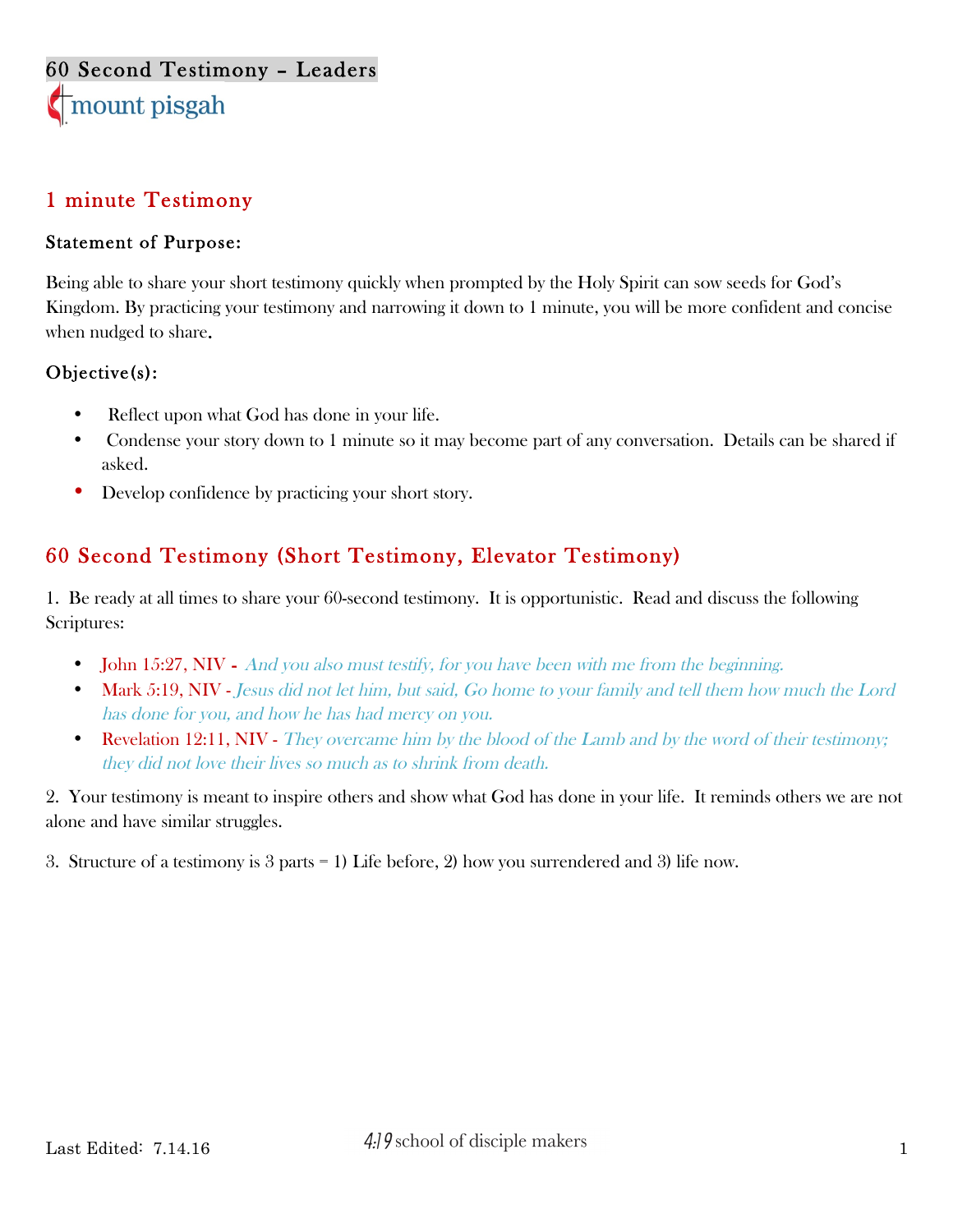- 4. Important tips to remember:
	- Stick to the point. Your new life in Christ should be the main point.
	- Be brief and specific. Include events, genuine feelings and personal insights that clarify your main point. This makes your testimony tangible - something others can relate to. But keep it short. They will ask questions if they want to know more details. Questions show they are interested.
	- Be honest. Don't exaggerate or dramatize your life for effect. The simple truth of what God has done in your life is all the Holy Spirit needs to convict others of their sin and convince them of His love and grace.

5. Things to avoid: Stay away from "Christianese" phrases. These "foreign" or "churchy" words can alienate listeners and keep them from identifying with your life. What are some words that you have heard before that were not clear?

| Avoid using "born again" | Instead use: | came alive spiritually              | given a new life                                 |
|--------------------------|--------------|-------------------------------------|--------------------------------------------------|
| Avoid using "saved"      | Instead use: | rescued                             | found hope for life                              |
| Avoid using "lost"       | Instead use: | heading in the wrong<br>direction   | had no hope                                      |
| Avoid using "Gospel"     | Instead use: | God's message to man                | the good news about Christ's<br>purpose on earth |
| Avoid using "sin"        | Instead use: | falling away from the right<br>path | rejecting God's ways or path                     |
| Avoid using "repent"     | Instead use: | turn around                         | admit a wrong                                    |

Here are some examples:

6. Don't worry about results – Share your testimony whenever the Holy Spirit prompts but do not worry if that person is moved or interested in knowing more about Jesus. God has the next step; we can only share and pray for them. Of course if they do ask questions, share the Gospel (a different 12 best practice of discipleship).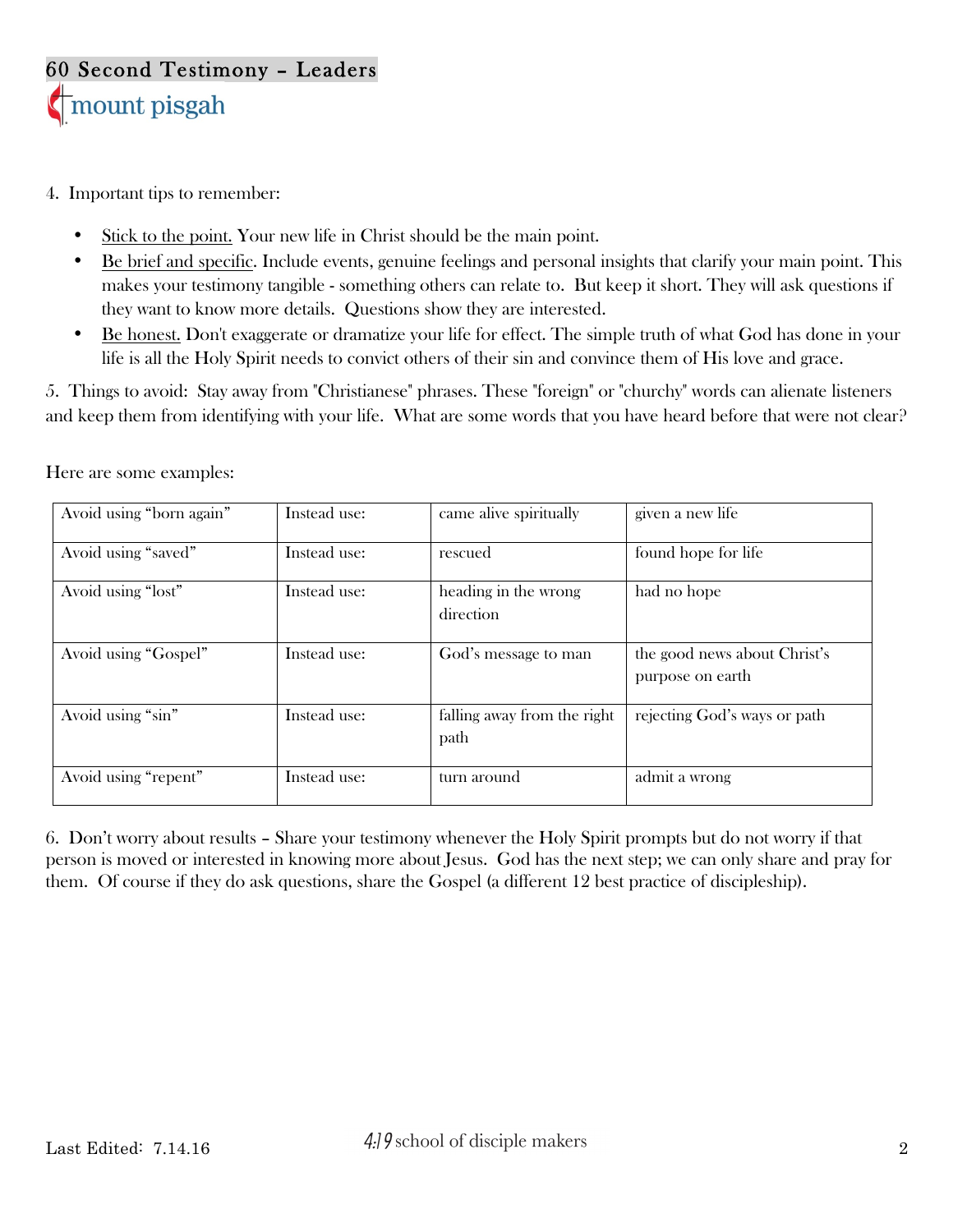# 60 Second Testimony – Leaders mount pisgah

#### Materials and Resources

Recommended activity: My Soularium Cards – A great way to show your class how to share your testimony quickly through pictures and develop their 1-minute testimony. Spread out cards face up. Ask each person to pick 3 photos that represent the 1) old me, 2) how I came to follow Jesus, and 3) new me with identity in Christ. Have them share the details while showing the card. It is fast and easy. This is practice for their 1-minute testimony. Shows how easy it can be.

How to order cards?

Cards can be ordered from Campus Crusade for Christ for ~\$12. https://www.campuscrusade.com/catalog/SOULARIUM.html

Because images connect deeply with our emotions and experiences they also enable us to engage people in spiritual conversation on a deeper level. In an easily transportable packet, Soularium provides 50, 4x6 original photographic images and 5 simple questions.

Note: There is also a copy of the Soularium cards in Discipleship Office Library of Mount Pisgah UMC that may be checked out for 1-2 weeks. Please contact Karen Pardue (Kpardue@mountpisgah.org) or Beth Laury (blaury@mountpisgah.org) to obtain the cards.

#### Discussion Questions for understanding and application

1. Have you ever related to a story or testimony that someone shared? Tell about that.

2. Have you ever left a conversation and wondered if you should have shared about Jesus? Or told them of how you struggled so they realize that they are not alone? And give them hope in Christ?

- 3. What fears do you have about sharing your story?
- 4. What additional thoughts/concerns do you have for keeping the testimony clear and short?

#### When to Facilitate

- Practice the 1 minute Testimony anytime in covenant group but after Spiritual Journeys (see library for that lesson).
- Look at curriculum and identify a good time to include this lesson.